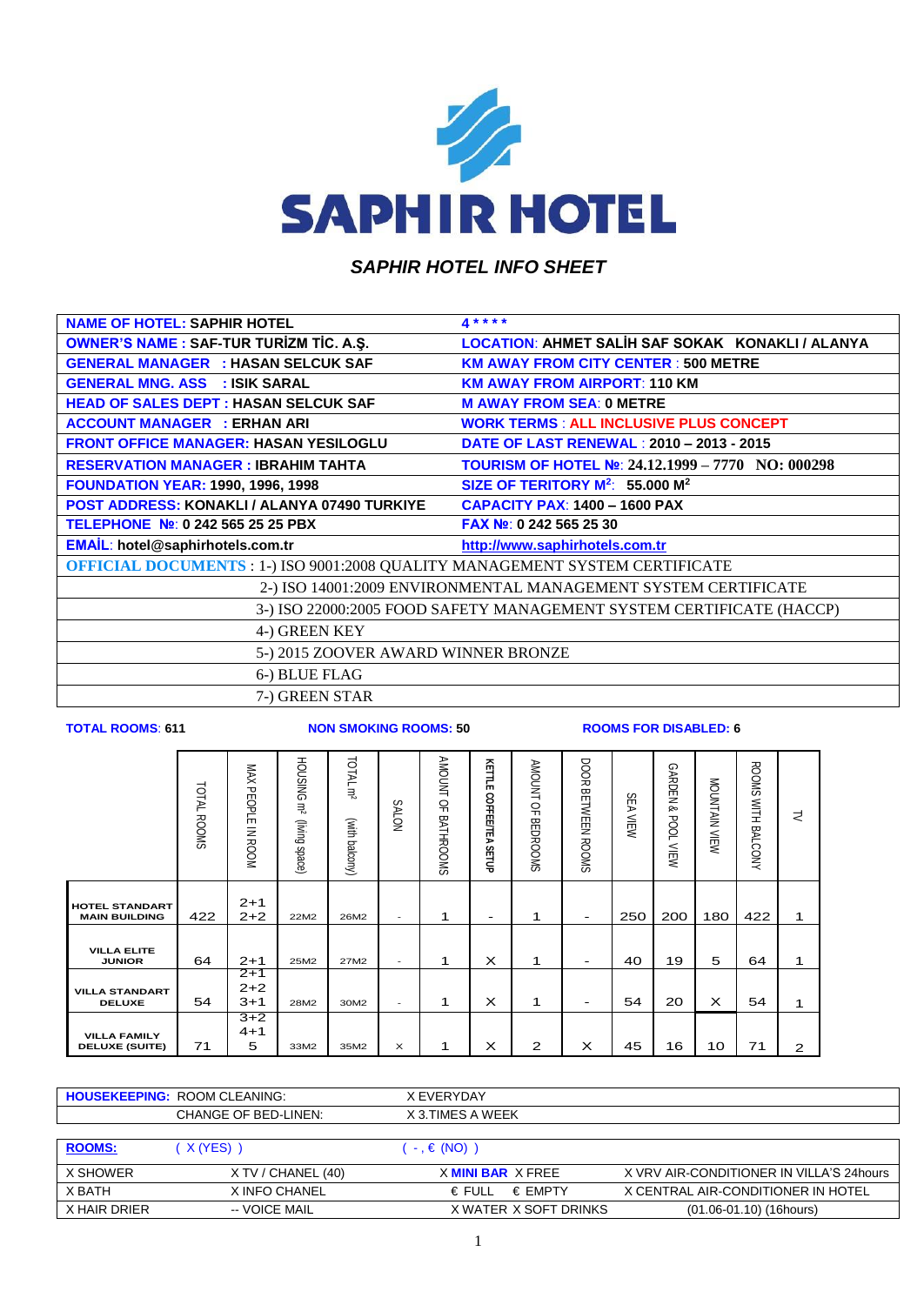| X TELEPHONE         | X CARPET FLOOR (MAIN B.) %70   | $\in$ BEER $\in$ ALCOHOL DRINKS   | X depends on weather conditions |
|---------------------|--------------------------------|-----------------------------------|---------------------------------|
| X MUSIC CHANEL (TV) | X CERAMIC TILE $(VILLA S + F)$ | $\epsilon$ FILLED UP TIMES A WEEK |                                 |
| X BABY COT          | X ELECTRICITY<br>220 W         | X JUST FOR CHECK - INS            |                                 |

| <b>ACTIVITIES:</b>                               |                   |                                                               |                       |
|--------------------------------------------------|-------------------|---------------------------------------------------------------|-----------------------|
| X SWIMING POOL<br>(375 )m <sup>2</sup>           | DEPTH (1.50) m    | X ANFI THEATRE                                                | X PLAYGROUND          |
| X SWIMING POOL<br>$(800)$ m <sup>2</sup>         | DEPTH (1.50) m    |                                                               |                       |
| X KIDS POOL<br>10 )m <sup>2</sup>                | 50 ) m<br>DEPTH ( | X ELEVATOR (7)                                                | X LIVE MUSIC          |
| X INDOOR POOL<br>$\sim$ 70 )m <sup>2</sup>       | DEPTH (1.50) m    | X MONEY EXCHANGE                                              | X MINI SHOPING CENTER |
| X 3 WATER SLIDES AT POOL, 2 WATER SLIDES AT PIER |                   | X TV CORNER IN LOBBY                                          | X GAME ROOM           |
| X AQUAPARK TOTALLY 5 WATER SLIDES (01.05-15.10)  |                   | X OUTDOOR DISCO (depends on weather conditions) (15.05-15.10) |                       |
| X 1 TENNIS COURT (hard)                          |                   | X CHİLD OPEN AİR CİNEMA 20:00 - 21:00 (01.05-01.10)           |                       |

| ANIMATION                        | FULL DAY AND EVENING                                        |                                                 |                               |  |  |
|----------------------------------|-------------------------------------------------------------|-------------------------------------------------|-------------------------------|--|--|
| <b>PETS</b>                      | NOT ALLOWED                                                 |                                                 |                               |  |  |
| <b>MINI CLUB</b>                 | AGE(410)                                                    | WORKING HOURS (10:00. - 12:00 / 14:30. - 17:00) |                               |  |  |
| CONFRENCE HALL (2)               | $max.100 + 400$ pax                                         | X FREE EQUIPMENT                                | €CHARGED EQUIPMENT (OPTIONAL) |  |  |
| INTERNATIONAL SPEAKING PERSONNEL | AT GUEST RELATION, AT RECEPTION, ANIMATION AND THE SERVICES |                                                 |                               |  |  |
|                                  | TURKISH, GERMAN, ENGLISH, RUSSIAN                           |                                                 |                               |  |  |

| <b>RESTAURANTS AND BARS:</b> |                    |                   |                   |              |
|------------------------------|--------------------|-------------------|-------------------|--------------|
|                              |                    |                   |                   |              |
| X MAIN RESTAURANT            | X OUTDOOR 1000 PAX | X INDOOR 700 PAX  | X AIR-CONDITIONED | X BABY CHAIR |
|                              | X DIET MENU        | X VEGETARIAN MENU |                   |              |

| $X$ BAR (TOTAL $6$ ) | X LOBBY BAR                         | 24 HOURS € FREE    | X CHARGED (TEA, COFFE & WATER FREE) |
|----------------------|-------------------------------------|--------------------|-------------------------------------|
| (MONDAYS CLOSED)     | X DISCO BAR                         | 24:00-02:00 X FREE | <b>CHARGED</b>                      |
|                      | X AQUA BAR                          | 10:00-18:00 X FREE | $\epsilon$ CHARGED                  |
|                      | X DIAMOND BAR                       | 10:00-24:00 X FREE | $\epsilon$ CHARGED                  |
|                      | X OTTOMAN BAR                       | 10:00-24:00 X FREE | $\epsilon$ CHARGED                  |
|                      | X RESTAURANT BAR 12:30-14:30 X FREE |                    | $\epsilon$ CHARGED                  |
|                      |                                     | 19:00-21:00        |                                     |

| A LA CARTE RESTAURANT (2) | X ITALIAN 125 PAX (19:00 – 21:30) X OTTOMAN 125 PAX (19:00 – 21:30 ) € X AIR-CONDITIONED |
|---------------------------|------------------------------------------------------------------------------------------|
| (FROM 15.05 TILL 01.10)   | $\in$ X RESERVATION REQUIRED (one day before) $\in$ X FREE<br>€ CHARGED                  |
| (PER A WEEK 1 TIME )      | $\epsilon$ WORKING 6 DAYS A WEEK (MONDAY CLOSED)                                         |

| €                               |                                     |                           |             |
|---------------------------------|-------------------------------------|---------------------------|-------------|
| CONCEPT: X - ALL INCLUSIVE PLUS | <b>BREAKFAST</b>                    | <b>X-OPEN BUFFET</b>      | 07:30-10:00 |
|                                 | <b>LATE BREAKFAST</b>               | <b>X-OPEN MINI BUFFET</b> | 10:00-10:30 |
|                                 | LUNCH IN MAIN RESTAURANT            | <b>X-OPEN BUFFET</b>      | 12:30-14:30 |
|                                 | DINNER IN MAIN RESTAURANT           | <b>X-OPEN BUFFET</b>      | 19:00-21:00 |
|                                 | NIGHT IN MAIN RESTAURANT            | <b>X-OPEN MINI BUFFET</b> | 23:30-01:00 |
|                                 | <b>GOZLEME / PATTY AT THE BEACH</b> | X-FIXED MENU              | 10:00-17:00 |
|                                 | NOHUT PILAV (JUNE/JULY/AUGUST)      | ON THE BEACH              | 17:00-18:00 |
|                                 | SNACK IN DIAMOND RESTAURANT         | <b>X-OPEN BUFFET</b>      | 12:00-16:30 |
|                                 | <b>COFFEE &amp; CAKE IN DIAMOND</b> | <b>X-FIXED MENU</b>       | 17:00-18:30 |
|                                 | <b>TURKISH COFFEE TIME</b>          |                           | 10:00-22:00 |

| ALL INCLUSIVE SYSTEM AVAILABLE: |        |           | ALCOHOL AND NON-ALCOHOL LOCAL DRINKS ARE INCLUDED 10:00-02:00 |
|---------------------------------|--------|-----------|---------------------------------------------------------------|
|                                 |        |           |                                                               |
| X FRESH FRUIT JUICES            | FREE   | X CHARGED | SERVICE HOURS (07:30 - 24:00)                                 |
| X ICE CREAM (15.05 TILL 15.10)  | X FREE | CHARGED   | SERVICE HOURS (15:00 - 16:30) (19:00 - 21:00)                 |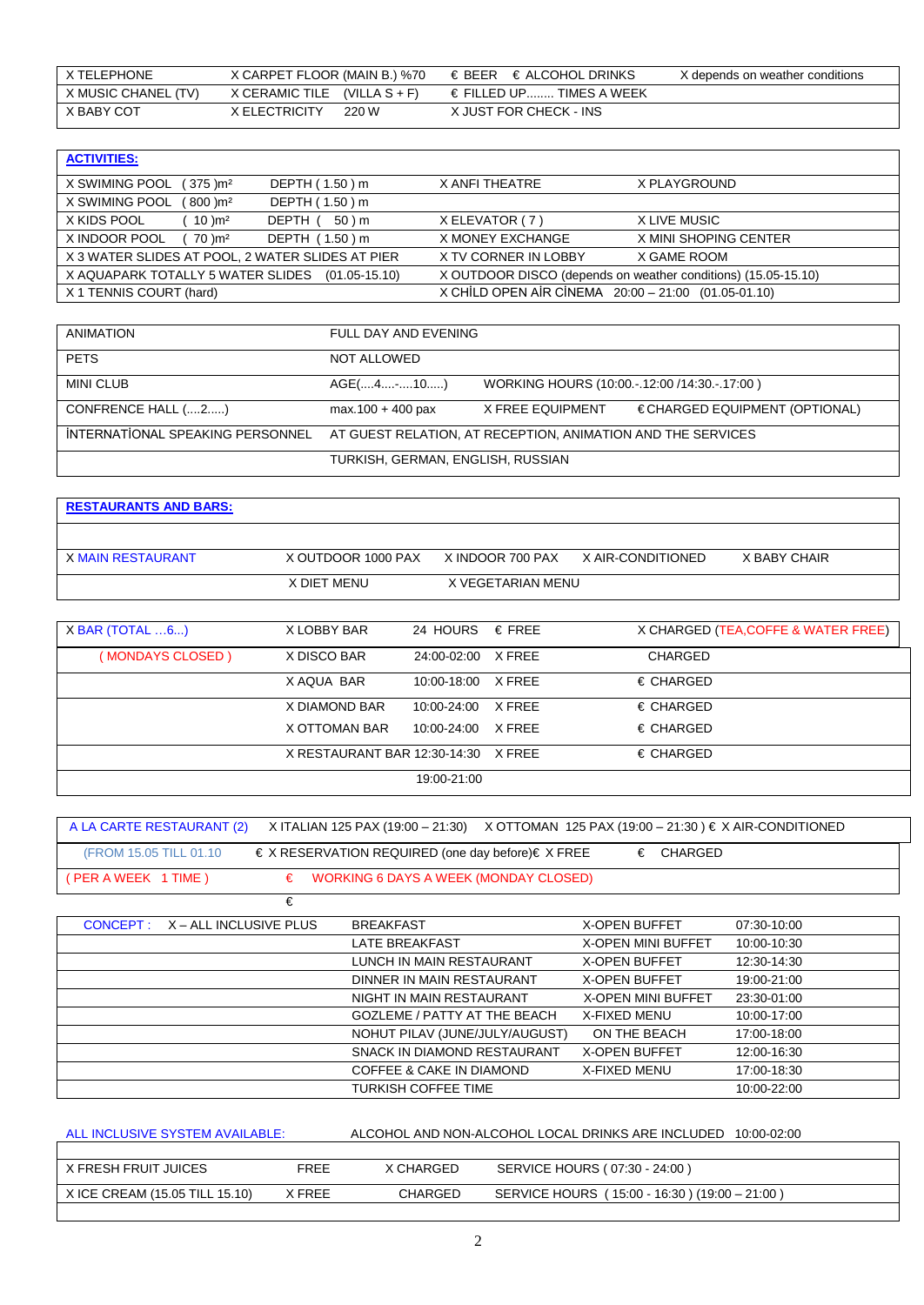| X JUST MARRIED             | X REPEAT GUEST              | X HAPPY BIRTHDAY GUEST           |
|----------------------------|-----------------------------|----------------------------------|
| FRUIT BASKET & WINE (35cc) | FRUIT BASKET & WELCOME CARD | DINNER TABLE RESERVATION & FRUIT |

**CREDIT CARDS ACCEPTED:** X VISA X MASTER AMERICAN EXPRESS € OTHERS................................

| <b>BEACH</b>            |                           | <b>FREE</b> | <b>CHARGED</b> |
|-------------------------|---------------------------|-------------|----------------|
| X SAND                  | X BEACH TOWEL €           | X           |                |
| <b>X FREE ENTRANCE</b>  | X SUN UMBRELLA (beach) X  |             | €              |
| X SHOWER                | X CHAISE LONGUE (beach) X |             | €              |
| X PIER                  | X MATTRESS (beach)        | X           | €              |
| X LADDER (3)            | X SUN UMBRELLA (pool)     | $\times$    | €              |
| X CABIN                 | X CHAISE LONGUE (pool) X  |             | €              |
| X (0) M AWAY FROM HOTEL | X MATTRESS (pool)         | X           | €              |

|                          | <b>FREE</b>           | <b>CHARGED</b> |                        | <b>FREE</b>    | <b>CHARGED</b> |
|--------------------------|-----------------------|----------------|------------------------|----------------|----------------|
| <b>BABYSITTER</b>        | €                     | $\mathsf{X}$   | SAILING BOAT           | €              | X              |
| LAUNDRY                  | €                     | X              | <b>SURF</b>            | €              | €              |
| MASSAGE                  | €                     | $\overline{X}$ | <b>WATER SKI</b>       | €              |                |
| <b>TURKISH HAMAM</b>     | X                     | €              | CANOE                  | €              |                |
| SAUNA                    | $\mathsf{X}$          | €              | <b>BOAT</b>            | €              |                |
| <b>STEAM BATH</b>        | X€                    |                | <b>SEA BICYCLE</b>     | €              |                |
| HAIR-DRESSER $\epsilon$  | €                     | $\mathsf{X}$   | <b>JET SKI</b>         | €              | $\times$       |
| SOLARIUM                 | €                     | €              | <b>BANANA</b>          | €              | X              |
| SAFE (ROOM)              | €                     | X              | <b>PARACHUTE</b>       | €              | X              |
| SAFE (FRONT DESK)        | €                     | €              | <b>ARCHERY</b>         | €              | €              |
| <b>DARTS</b>             | $\overline{X}$        | €              | VOLLEYBALL             | $\mathsf{X}$   | €              |
| <b>DOCTOR</b>            | €                     | $\overline{X}$ | <b>BASKETBALL</b>      | $\overline{X}$ | €              |
| <b>WHEELCHAIR</b>        | €                     | $\mathsf{X}$   | <b>FITNESS CENTER</b>  | $\times$       | €              |
| <b>INTERNET CAFE</b>     | €                     | $\overline{X}$ | MINI GOLF              | €              | €              |
| SHUTTLE BUS              | $\overline{\epsilon}$ | €              | SQUASH                 | €              | €              |
| <b>TENNIS - DAYTIME</b>  | X                     | €              | <b>DIVING CENTER</b>   | €              | $\times$       |
| <b>FLOODLIGHT</b>        | €                     | $\overline{X}$ | <b>BILLIARD</b>        | €              | $\mathsf{X}$   |
| RENT OF TENNIS EQUIPMENT | €                     | $\overline{X}$ | TABLE TENNIS           | $\mathsf{X}$   | €              |
| <b>TENNIS COURSE</b>     | €                     |                | <b>HORSE RIDING</b>    | €              | €              |
| <b>BABY PHONE</b>        | €                     | €              | <b>BUSINESS CENTER</b> | €              | €              |
| <b>MINI FOOTBAL</b>      | $\overline{X}$        | €              | <b>BEACH VOLEYBALL</b> | $\times$       | €              |
| <b>ROOM SERVICE</b>      | €                     | €              | LATE CHECK - OUT       | €              | $X \in$        |
| <b>SPA</b>               | €                     | $\mathsf X$    | <b>BABY CAR</b>        | €              | $X \in$        |
| Wellness                 | €                     | X              | <b>RENT A CAR</b>      | €              | $X \in$        |
| <b>BEAUTY CENTER</b>     | €                     | $\mathsf X$    | WIRELESS $(WI - FI)$   | $X \in$        | €              |